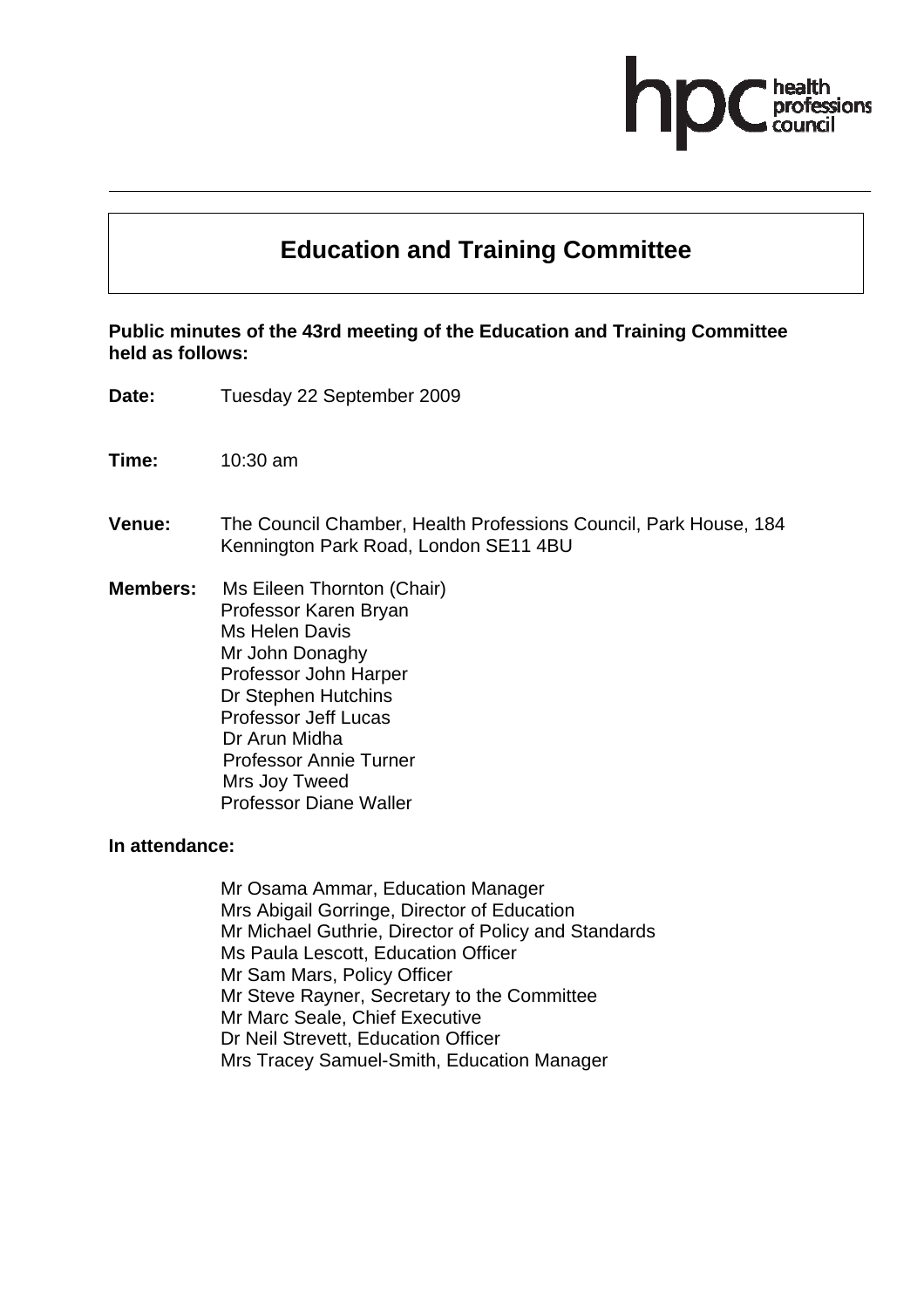#### **Item 1.09/93 Apologies for absence**

1.1 Apologies were received from Mrs Penny Renwick, Mr Jeff Seneviratne and Mr Alan Mount.

### **Item 2.09/94 Approval of agenda**

2.1 The committee approved the agenda.

### **Item 3.09/95 Declaration of members' interests**

3.1 The Committee declared no private interests.

### **Item 4.09/96 Minutes of the meeting of 29 July 2009**

4.1 The minutes were agreed as a true record and signed by the Chair.

### **Item 5.09/97 Matters arising**

- 5.1 The Committee received a paper to note from the Executive summarising actions taken against matters arising from the meeting of 29 July 2009.
- 5.2 The Committee noted the actions taken.

#### **Item 6.09/98 Chair's report**

6.1 The Chair provided an update on recruitment for Committee members. There had been 35 applications from a wide range of professions. Interviews were underway with a shortlist selected by the Chair of HPC. The Panel would make recommendations to Council at its meeting of 7 October 2009.

#### **Item 7.09/99 Director of Education's report**

- 7.1 The Committee received a paper from the Director of Education detailing the work the work of the Education Department between July and September 2009, providing updates on ongoing projects, and providing details of approval visits in the 2009-10 academic year.
- 7.2 The Committee noted that the Department was gearing up for the new academic year, and that a great deal of activity would be focussed on the on-boarding of Practitioner Psychologist education programmes. The Director would provide updates of activities in this area to future meetings.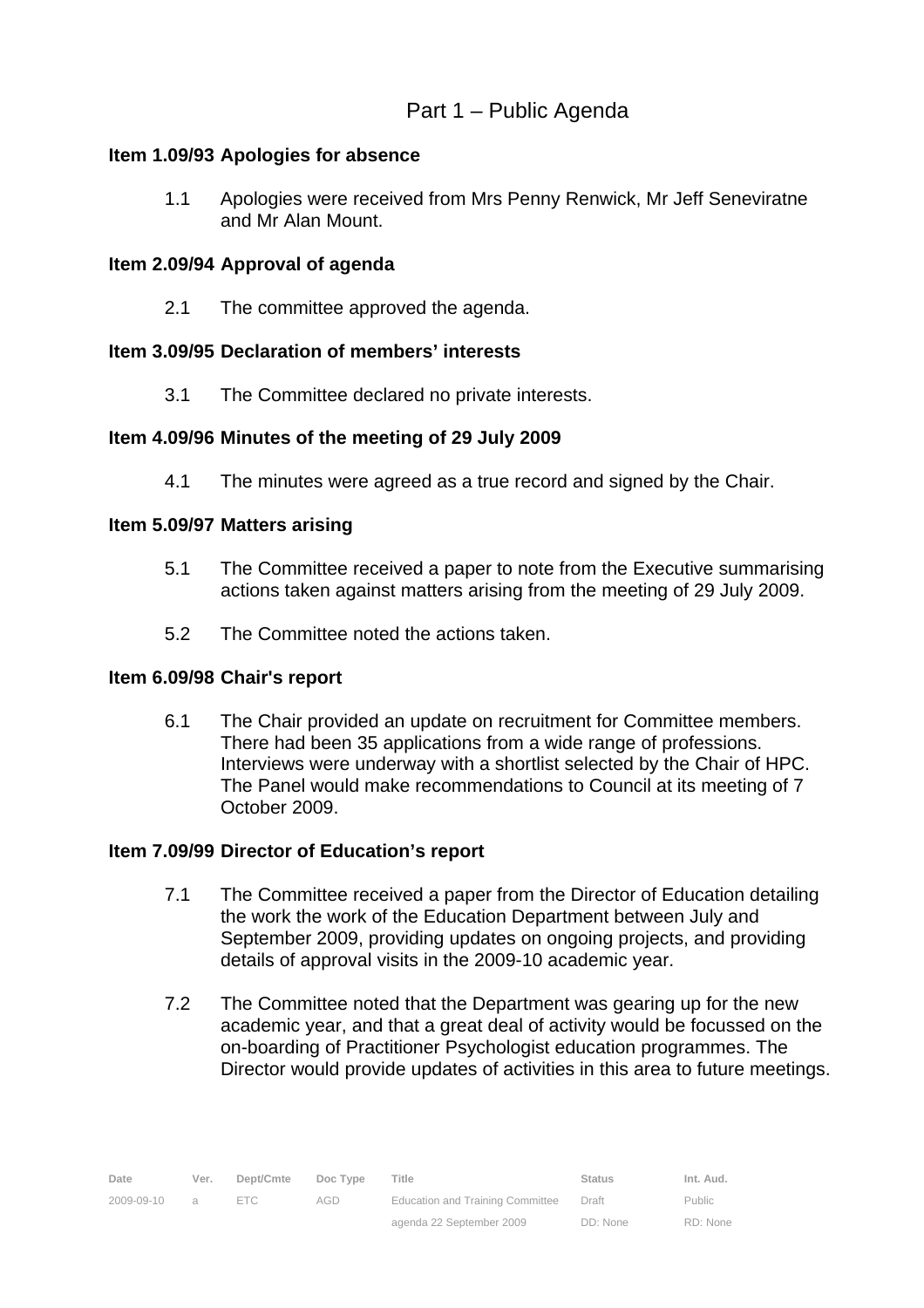### **Item 8.09/101 Practitioner psychologists: list of approved programmes**

- 8.1 The Committee received a paper from the Executive for discussion and approval providing minor changes to the list of approved programmes (current and historic) for entry to the Practitioner Psychologist part of the register.
- 8.2 The Committee were asked to agree:
	- to reconfirm open ended approval to the list of currently approved programmes as outlined in Appendix 1 of paper ETC 68/09;
	- to approve the programmes for the historical periods outlined in Appendix 2 of paper ETC 68/09; and
	- to confirm that the programmes outlined in Appendix 2 are no longer approved.
- 8.3 The Committee agreed the actions as outlined above.

#### **Item 9.09/102 Guidance on health and character process**

- 9.1 The Committee received a paper from the Executive for discussion and approval introducing a consultation responses document in relation to guidance on the health and character process.
- 9.2 The Committee were invited to:
	- discuss to consultation responses document and recommend its publication on the website;
	- discuss the revised guidance on health and character; and
	- recommend the text of the consultation responses document and guidance to the Council (subject to minor editing changes).
- 9.3 The Committee agreed a small number of minor amendments to the document for the purposes of clarity. In particular, the Committee requested that the guidance be revised to clearly explain the HPC's approach to character references on admission to the Register, specifically that lecturers and tutors who had known a student for three academic years were able to sign the reference.
- 9.4 The Committee agreed to recommend the consultation responses document subject to the above amendments and the guidance document subject to minor editing.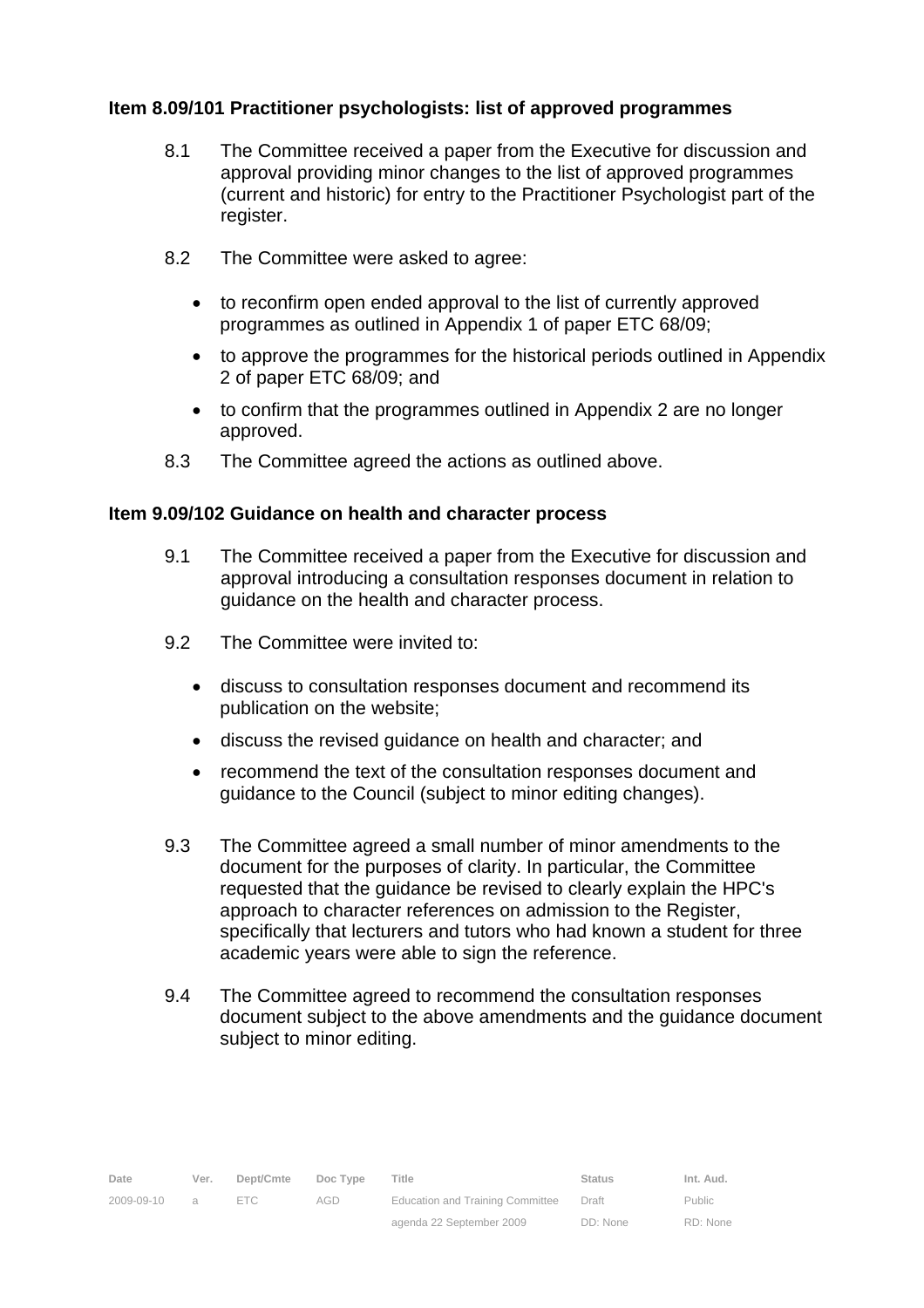#### **Item 10.09/103 Role of health references**

- 10.1 The Committee received a paper from the Executive for discussion and approval regarding the health reference as a requirement to entry to the register.
- 10.2 The Committee were invited to:
	- Discuss the recommendation from the Executive to consult on removing the health reference and replacing it with a self declaration.
	- Agree to recommend a consultation on any changes that may be required to the rules.
- 10.3 The Committee noted that the Executive had recommended replacing the existing health reference on the basis that health reference requirements for entry to the Register are disproportionate given the available evidence of risk, are often poorly understood by applicants and doctors, and might be perceived as acting as an unfair barrier to registration for disabled people and others with health conditions. The CHRE had recently produced a report on the regulators' health requirements and had recommended that each regulator consider the proportionate means for ascertaining the information needed to consider whether someone applying for registration was fit to practise.'
- 10.3 The Committee noted that there was no evidence to suggest that the public would be at any greater risk if the existing requirement for a health reference on entry to the Register was replaced with a self-declaration.
- 10.4 The Committee noted that other regulators were at various stages of work on the same issue.
- 10.5 The Committee agreed to recommend to the Council that the Executive conduct a public consultation on removing the health reference requirement for entry to the Register and replacing it with a selfdeclaration. The Committee noted that draft consultation document would be considered for approval at its November 2009 meeting. The Council will then be asked to ratify the Committee's decision at its December 2009 meeting.
- **ACTION: Mr Mars** to conduct the above consultation

#### **Item 11.09/104 Withdrawal of approval from historic programmes**

11.1 The Committee received a paper from the Executive for discussion and approval detailing those programmes that are recorded as closed but that still carry approved status.

| Date         | Ver. | Dept/Cmte  | Doc Type | Title                                   | Status   | Int. Aud.     |
|--------------|------|------------|----------|-----------------------------------------|----------|---------------|
| 2009-09-10 a |      | $=$ $\Box$ | AGD.     | <b>Education and Training Committee</b> | Draft    | <b>Public</b> |
|              |      |            |          | agenda 22 September 2009                | DD: None | RD: None      |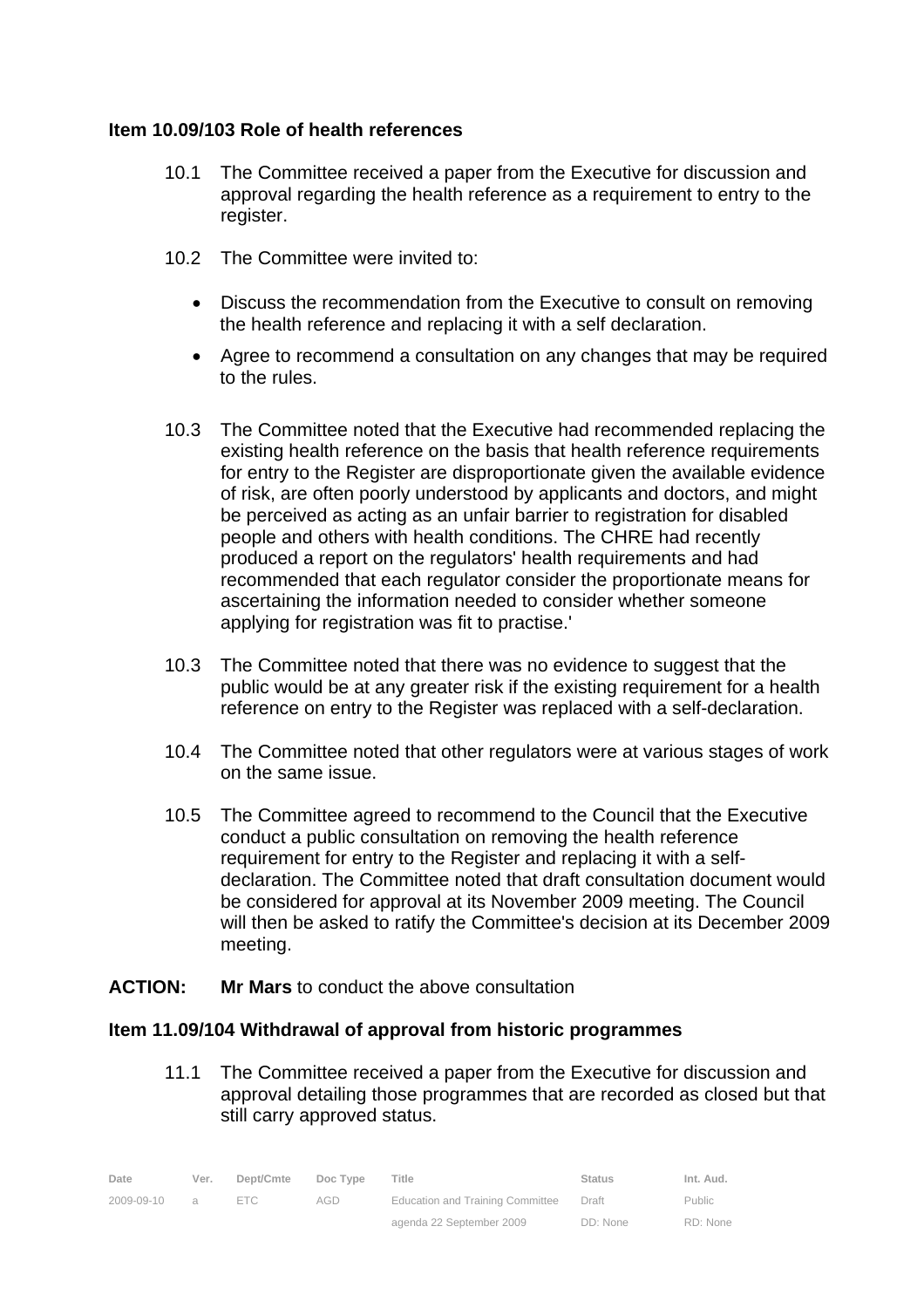- 11.2 The Committee were invited to agree:
	- to withdraw ongoing approval to programmes listed in Appendix 1 of paper ETC 71/09 on the basis that the relevant education provider has provided consent for withdrawal of approval; and
	- to commence proceedings to withdraw approval from the programmes on the basis that initial communication and a reminder have been sent to the education provider and the education provider has failed to provide consent for withdrawal of approval.
- 11.3 The Committee noted that Glasgow Caledonian University had provided consent to withdraw approval from its BSc Podiatry Programme.
- 11.4 The Committee requested that the Executive investigate other routes for consent, for instance a letter to the head of institutions. This would not be possible where institutions no longer existed.
- 11.5 The Committee noted that it was important to ensure that it was clear to all parties that when approval is withdrawn, approval is still maintained approval between the specific dates that a programme operated between and that individuals with awards relevant to these periods would remain eligible to apply to the Register.
- 11.6 The Committee agreed to recommend that the Executive carry out the actions as stated in 11.2.

#### **Item 12.09/105 Isle of White NHS Primary Care Trust – IHCD Paramedic award**

- 12.1 The Committee received a paper from the Executive for discussion and approval providing recommendations from visitors regarding the Isle of Wight NHS Primary Care Trust IHCD Paramedic Award programme.
- 12.2 The Committee was asked to make a decision on the continued approval of the programme, and were invited to consider the following options:
	- to withdraw approval from the programme on the basis that the education provider had exhausted all attempts to meet conditions placed on approval and standards of education and training remained unmet. (The Committee were also asked to consider directing the Education Department to contact the education provider and inform them of the decision and the need to submit a new programme approval request should they wish to have HPC approval for the programme in future); or
	- to overturn the recommendation of the visitors and reconfirm ongoing approval. (The Committee were also asked to consider directing the Education Department to contact the education provider and inform them of the decision).

| Date       | Ver.           | Dept/Cmte  | Doc Type | Title                            | Status   | Int. Aud.     |
|------------|----------------|------------|----------|----------------------------------|----------|---------------|
| 2009-09-10 | $\overline{a}$ | $=$ $\Box$ | AGD      | Education and Training Committee | Draft    | <b>Public</b> |
|            |                |            |          | agenda 22 September 2009         | DD: None | RD: None      |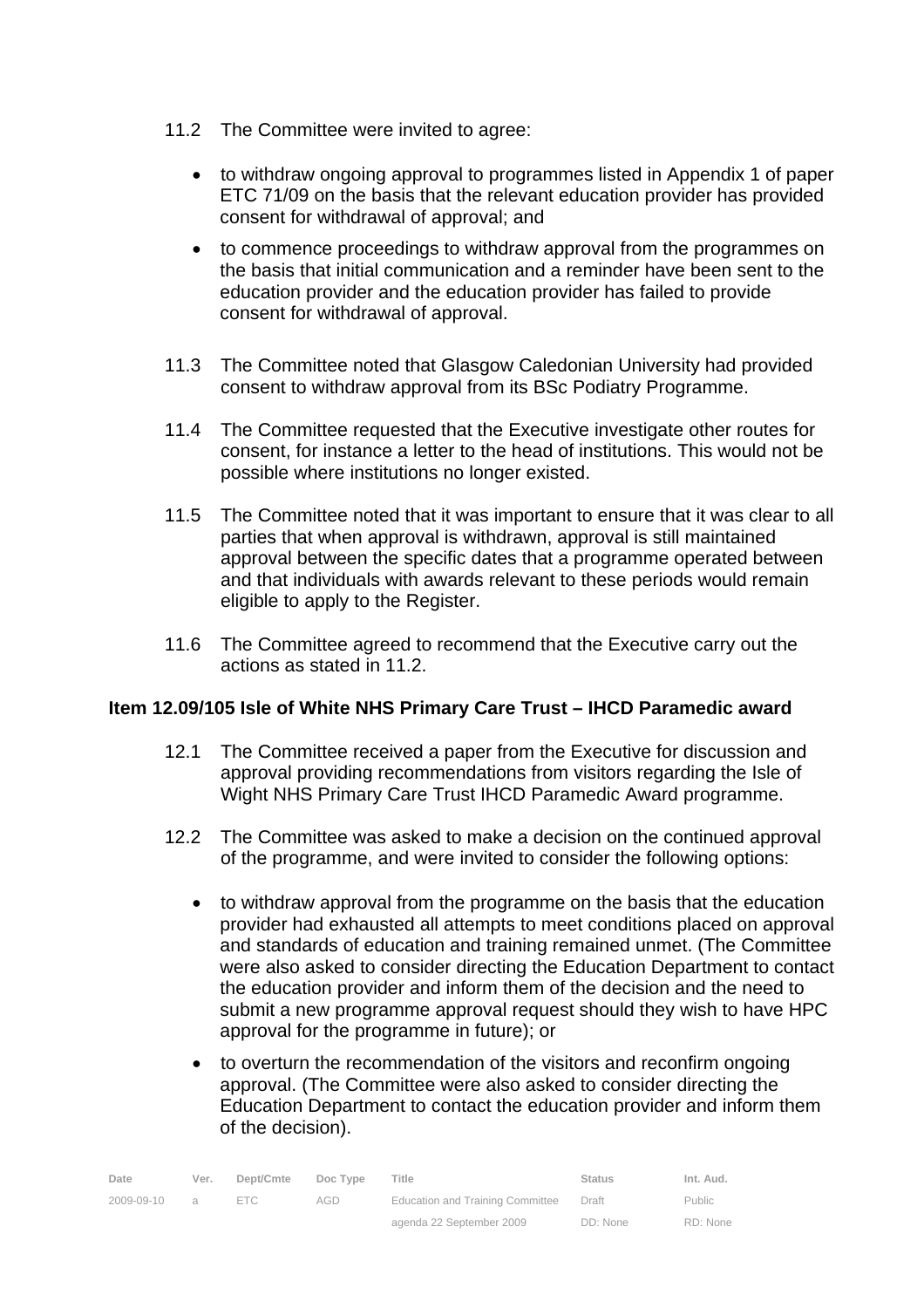- 12.3 The Committee noted that there was an amendment to the paper; that the approval visit had taken place in October 2008 and not 2009.
- 12.4 The Committee noted that the visitors had reviewed the documentation and had indicated that there were still some standards of education and training which had not been met. The visitors had therefore recommended that approval of the programme should be withdrawn.
- 12.5 The Committee agreed to accept the visitors' recommendations and commence proceedings to withdraw approval from the programme on the basis that the education provider had exhausted all attempts to meet conditions placed on ongoing approval and that the standards of education and training remained unmet.
- 12.6 The Committee instructed the Executive to contact the education provider and inform them of the Committee's intention and invite the education provider to submit any observations. The Committee noted that as the reasons for considering withdrawal of approval were different to those agreed at their meeting on 11 June 2009; the education provider would have an additional 28 days to provide any observations.
- 12.7 The Committee noted that the education provider would have 28 days to respond, and if provided, any response would need to be considered by the Committee before any decision could be made on whether or not to withdraw approval
- **ACTION: The Committee instructed the Executive** to contact the education provider; informing them of their intention and giving them 28 days to provide representations on the intent of the Committee.

#### **Item 13.09/106 North East Ambulance Service NHS Trust – IHCD Paramedic award**

- 13.1 The Committee received a paper from the Executive for discussion and approval regarding the North East Ambulance Service NHS Trust IHCD Paramedic Award programme.
- 13.2 The Committee was asked to make a decision on the continued approval of the programme, and were invited to consider the following options:
	- to withdraw approval from the programme on the basis that the education provider had exhausted all attempts to meet conditions placed on approval and standards of education and training remained unmet. (The Committee were also asked to consider directing the Education Department to contact the education provider and inform them of the decision and the need to submit a new programme approval request should they wish to have HPC approval for the programme in future); or
	- to overturn the recommendation of the visitors and reconfirm ongoing approval. (The Committee was also asked to consider directing the Education Department to contact the education provider and inform them of the decision).

| Date       | Ver.           | Dept/Cmte | Doc Type | Title                            | <b>Status</b> | Int. Aud. |
|------------|----------------|-----------|----------|----------------------------------|---------------|-----------|
| 2009-09-10 | $\overline{a}$ |           | AGD      | Education and Training Committee | Draft         | Public    |
|            |                |           |          | agenda 22 September 2009         | DD: None      | RD: None  |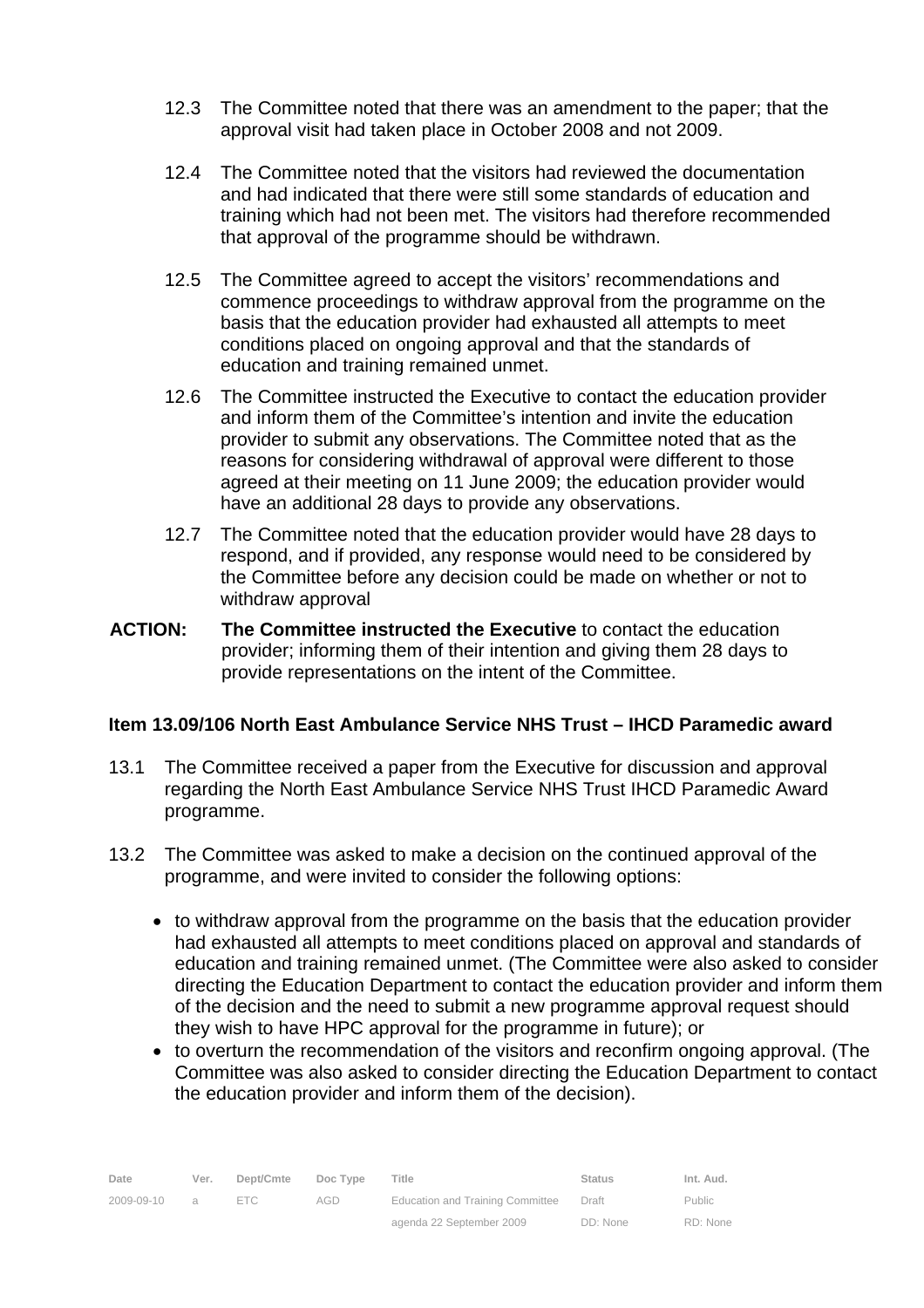- 13.3 The Committee noted the correspondence received from the education provider in response to their deliberations at their meeting on 29 July 2009.
- 13.4 Having considered the evidence, including the observations made by North East Ambulance Service NHS Trust, the Committee decided to withdrew approval from the programme effective immediately.
- 13.5 The Committee instructed the Executive to contact the education provider and inform them of the Committee's decision.
- 13.6 The Committee noted that immediate withdrawal of approval from the programme would affect any currently enrolled students as they would not be eligible to register on completion of the programme. The Committee instructed the Executive to contact the education provider to clarify the status of any currently enrolled students and to ensure that best endeavours were made to enable any currently enrolled students on the programme to enroll on an alternative approved paramedic programme.
- **ACTION: The Executive** to inform the education provider of the Committee's decision to withdraw approval from the programme and request information about currently enrolled students. The Executive to ensure that best endeavours are used to secure future opportunities for any currently enrolled students affected by the decision to withdraw approval
- **ACTION: The Executive** to provide guidance or training for the Committee outlining options available to the Committee in the event that it withdraws approval from a programme where there are students currently studying.

#### **Item 14.09/107 Review of approval visits to IHCD Paramedic Award programmes**

- 14.1 The Committee received a paper from the Executive presenting a review of the programme of approval visits to pre-registration education and training delivered by UK ambulance NHS trusts.
- 14.2 The Committee was invited to discuss the review report and any subsequent actions for the Education Department.
- 14.3 The Committee welcomed the report, noting that it was a significant achievement to have drawn the data together. The paper was particularly useful in drawing the distinction between programmes provided by education provider and the general IHCD curriculum. The rigorousness of the exercise was helpful in light of the frustration felt by some UK ambulance NHS trusts about the speed of the approval visits to paramedic pre-registration education and training delivered by UK ambulance NHS trusts.
- 14.4 The Committee noted that it would be useful to have a mean indicator on graphs to reflect the relationship between the numbers of conditions

| Date       | Ver.           | Dept/Cmte  | Doc Type | Title                            | <b>Status</b> | Int. Aud. |
|------------|----------------|------------|----------|----------------------------------|---------------|-----------|
| 2009-09-10 | $\overline{a}$ | $=$ $\Box$ | AGD      | Education and Training Committee | Draft         | Public    |
|            |                |            |          | agenda 22 September 2009         | DD: None      | RD: None  |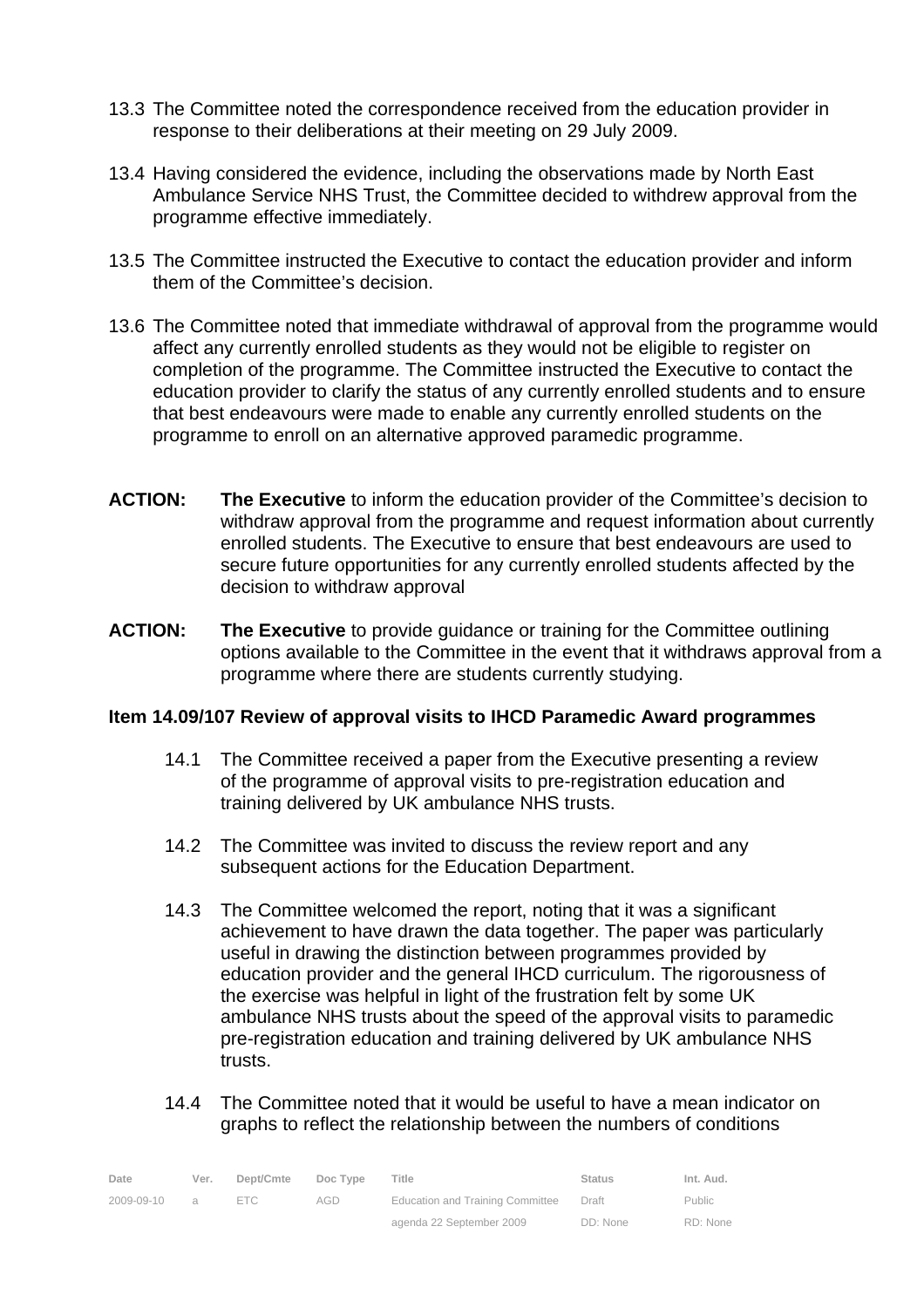applied to programmes in question and the average number of conditions applied to paramedic programmes . The Committee also noted that this information would be useful as indicator to the reader, but not as a comparison between the programmes and other types of education and training as this was not the purpose of the review or the data contained within it.

- 14.5 The Committee noted that it would be useful to circulate the review report to UK ambulance NHS trusts and key paramedic stakeholders for information.
- **ACTION: Mr Ammar** to produce a final version of the review report, including the outcome of all approval visits and an executive summary; for Committee approval and subsequent publication and circulation for information.
	- 14.6 The Committee agreed that the review report provided sufficient evidence that these programmes posed an ongoing risk and that the standard monitoring processes should be amended to reflect to take account of this.
	- 14.7 The Committee agreed that all paramedic pre-registration education and training programmes delivered by NHS trusts would be required to submit an annual monitoring audit submission in the 2009-10 academic year.
	- 14.8 The Committee agreed that in additional to the standard audit submission, these programmes should also provide the following information;
		- An update on the progress of implementing and embedding professional skills into the delivery of their programme;
		- An update on the progress of implementing the range of appropriate placements; and
		- An update on the availability resources and confirmation of the ongoing provisions.
- **ACTION: The Executive** to make arrangements to conduct the annual monitoring process with the above requirements.

#### **Item 15.09/108 Staffordshire University - Foundation degree in Paramedic Science**

- 15.1 The Committee received a paper from the Executive for discussion and approval providing recommendations from visitors regarding the Staffordshire University Foundation Degree in Paramedic Science.
- 15.2 The Committee was asked to consider approval of the programme and were invited to consider the following options:
	- to not approve the programme on the basis that the education provider has had two attempts to meet the outstanding condition placed on the

| Date       | Ver.           | Dept/Cmte  | Doc Type | Title                                   | <b>Status</b> | Int. Aud.     |
|------------|----------------|------------|----------|-----------------------------------------|---------------|---------------|
| 2009-09-10 | $\overline{a}$ | $=$ $\Box$ | AGD      | <b>Education and Training Committee</b> | Draft         | <b>Public</b> |
|            |                |            |          | agenda 22 September 2009                | DD: None      | RD: None      |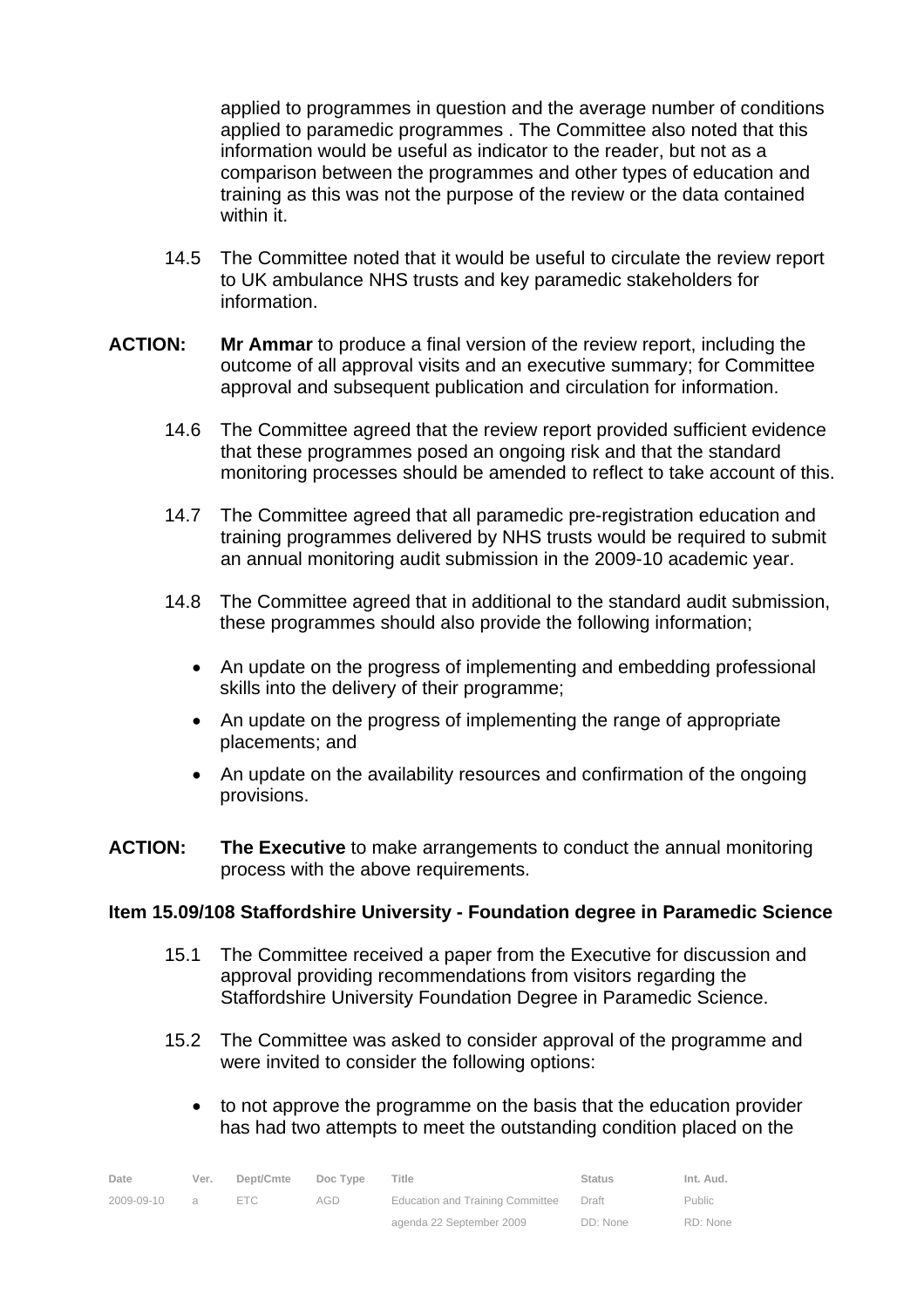programme and has failed to do so; and to direct the Education Department to contact the education provider and inform them of the decision and the need to submit a new programme approval request should they wish to have HPC approval for the programme.

- To accept the extenuating circumstances provided by the education provider and, therefore, the visitor's recommendation to approve the programme.
- 15.3 The Committee accepted the education provider's extenuating circumstances and visitor's recommendations and were minded to approve the programme.
- 15.4 The Committee agreed, subject to receipt by the executive of confirmation by the education provider that changes to the way in which the programme met the standards of education and training had not taken place, to approve the programme.
- **ACTION: Dr Strevett** to inform the education provider of the Committee's decision and to request a declaration that the standards of education and training are still being met.

### **Item16.09/108 Birmingham City University – Fd Health and Social Care (Paramedic Science) (FTA)**

- 16.1 The Committee received a paper from the Executive to note regarding the withdrawal from the approval process of the full time, accelerated Foundation Degree in Health and Social Care (Paramedic Science) by Birmingham City University.
- 16.2 The Committee noted the report.

#### **Item 17.09/109 Health and character declarations**

- 17.1 The Committee received a paper from the Executive to note providing an update on Health and Character Declarations received by HPC between April 2008 and August 2009.
- 17.2 The Committee noted the update paper.

#### **Item 18.09/110 CHRE report on quality assurance in education**

- 18.1 The Committee received a paper from the Executive to note presenting the CHRE report - 'Quality assurance of undergraduate education by the healthcare profession regulators'.
- 18.2 The Committee noted the report.

| Date       | Ver.     | Dept/Cmte | Doc Type | Title                            | <b>Status</b> | Int. Aud. |
|------------|----------|-----------|----------|----------------------------------|---------------|-----------|
| 2009-09-10 | $\alpha$ | FTC.      | AGD      | Education and Training Committee | Draft         | Public    |
|            |          |           |          | agenda 22 September 2009         | DD: None      | RD: None  |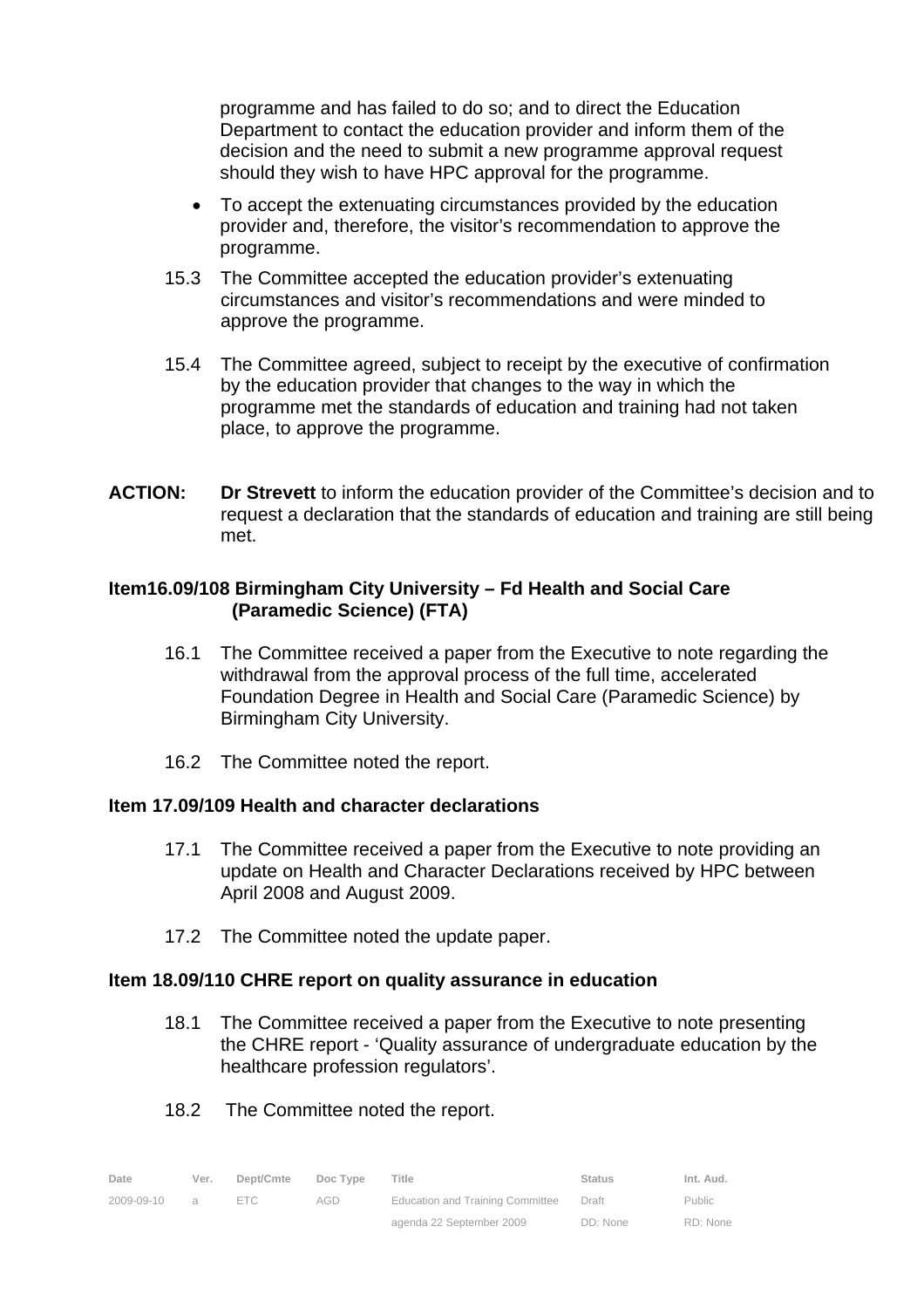#### **Item 19.09/111 Generic Standards of Proficiency Review Group workplan**

- 19.1 The Committee received a paper from the Executive to note presenting a revised workplan for renewing the generic standards of proficiency.
- 19.2 The committee noted the workplan.

### **Item 20.09/112 Decisions from Education and Training Panels, June-August 2009**

- 20.1 The Committee received a paper from the Executive to note presenting decisions taken by Education and Training Committee Panels between June and September 2009.
- 20.2 The Committee noted the decisions.

#### **Item 21.09/113 Any other business**

20.1 There was no further business.

### **Item 22.09/116 Date & time of next meeting:**

10.30 am Wednesday 25 November 2009

#### **Subsequent meetings at 10.30 am:**

 Wednesday 25 November 2009 Wednesday 10 March 2010 Tuesday 8 June 2010

## Part 2 – Private agenda

As there were no private matters discussed as part of the private agenda, the items are included in the public section.

#### **Item 23.09/17 Minutes of the private part of the Education and Training Committee meeting of 29 July 2009**

23.1 The minutes were agreed as a true record and signed by the Chair.

#### **Item 24.09/18 Matters arising**

- 24.1 The Committee received a paper to note from the Executive summarising actions taken against matters arising from the private session of the meeting of 29 July 2009.
- 24.2 The Committee noted the actions.

| Date       | Ver.     | Dept/Cmte | Doc Type | Title                                   | <b>Status</b> | Int. Aud.     |
|------------|----------|-----------|----------|-----------------------------------------|---------------|---------------|
| 2009-09-10 | $\Omega$ | FTC.      | AGD.     | <b>Education and Training Committee</b> | Draft         | <b>Public</b> |
|            |          |           |          | agenda 22 September 2009                | DD: None      | RD: None      |